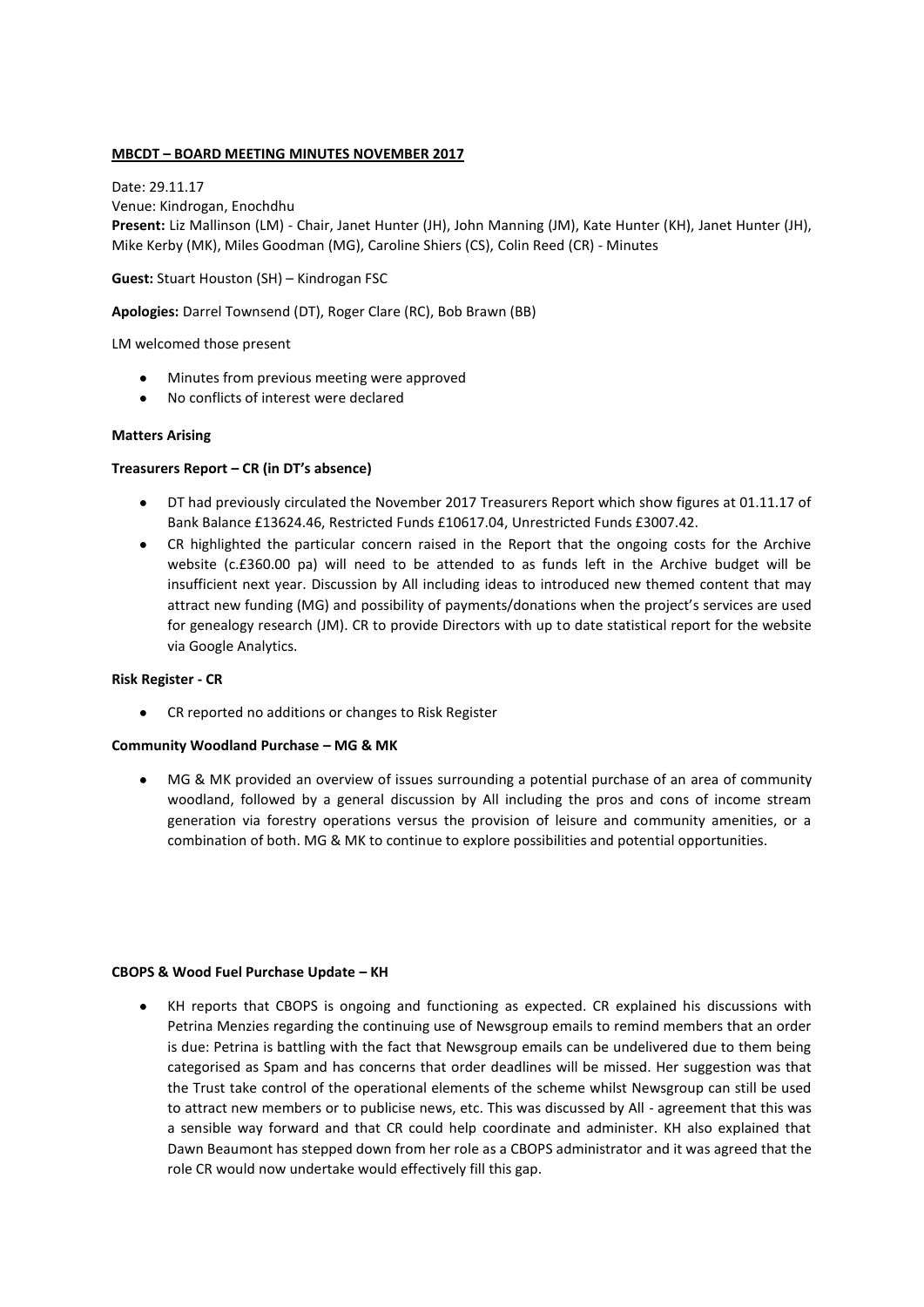KH presented update on progress with finding a supplier(s) for potential wood fuel purchase scheme, so far with one decent prospect as per information recently circulated to Directors via email. Given the logistical requirements a supplier would need in place, and the potential demand for different several types of wood fuel products, it is felt by KH that identification of suppliers is not as straightforward as she might have hoped, although optimism is high. General discussion by All concerning these issues and agreement that the search for suppliers should go farther afield. Agreement that KH & CR should now plan to approach the community to identify interest and gauge demand for specific products – CR to Action.

## **Spittal of Glenshee update - LM**

No significant developments to report - JH also confirms no progress to report regarding the Planning Application via CNPA. DT's response to Bridget Trussell regarding the Trust's Expression of Interest lodged with Cairngorms LEADER funding was noted.

## **Tripartite Development Officer – LM & CR**

LM provides update on progress with MBCC and GSTA in regard to moving forward with a resubmission. LM & CR provide update on recent meeting with Sharon Rice-Jones for PKC LEADER funding and explain that she very much concurred with SSE Drumderg's advice that each of the three organisations involved need to clearly articulate their commitment to the management, responsibility and ownership of key elements of the proposal: this is what would make any application or resubmission more attractive to funders. LM and CR to work on options to re-shape the overall thrust of the proposal in the new year.

### **Kindrogan Walled Garden – Stuart Houston**

SH presented an overview of the role he plays within FSC Kindrogan and provided a summary of the plans to reinstate the Walled Garden – to redevelop the site as a resource both for the centre and for the wider community. After general discussion it was agreed by All that the Trust would be very happy to help publicise and promote community engagement and recruitment of volunteers. CR to action liaison with SH. JH also highlights that the project is still part of a Landscape Partnership Project bid, for which JH leads on behalf of the Trust, and that she will shortly report on the PKCT meeting to be held 30.11.17. JM also highlights a wealth of valuable material available to SH on the Archive website.

# **Archive Project update – JM**

 $\bullet$ JM provides update on recent activities and CR to liaise with JM and Pat Townsend on a more formal basis in order to publicise monthly changes to Display Board via the Trust's Facebook page. Thanks also given to Pat Townsend for her ongoing work.

# **AOB**

No other issues raised

### **REVIEW & DEVELOPMENT SESSION**